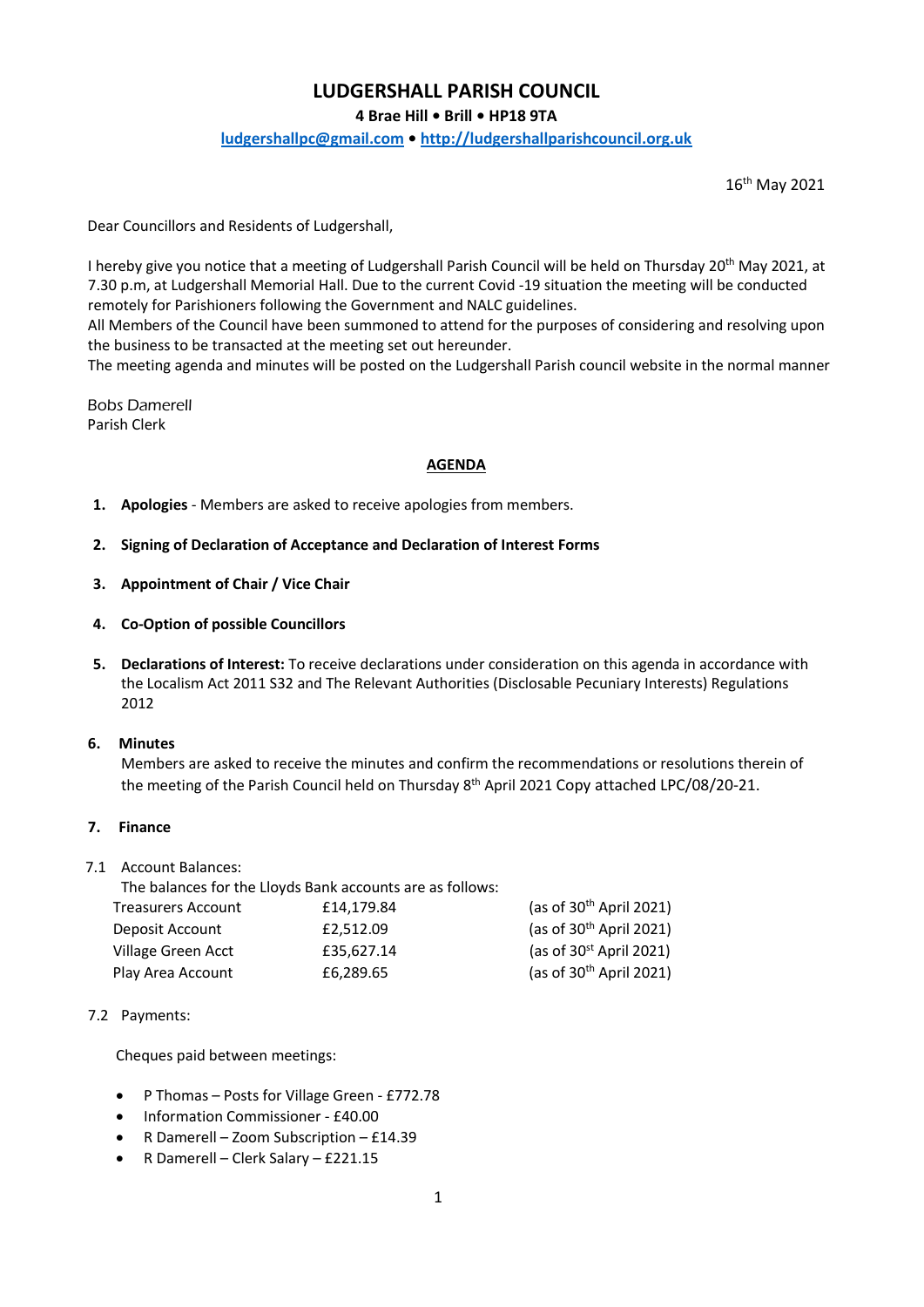- $\bullet$  HMRC PAYE £55.20
- J Goss Battery / Petrol £98.60

### 4.3 Internal Audit

Members are advised that the Clerk met sent through Documentation to the Internal Auditor and between the agenda and Parish Council meeting will have supplied copies of her report should it become available.

4..3.1 Annual Return & External Audit - After review of the Internal Auditor's report, members are required to review, Approve and make declarations on Section one of the Annual Return "Annual Governance Statement

### 4.4 Income and Expenditure report(s)

Members are asked to review and approve the Income & Expenditure reports for year and month up to ending 30<sup>th</sup> April 2021. Copies attached appendices A and B, together with the year to date budget analysis.

# 4.5 Income:

Treasurers Account: Please see PC finance spreadsheet available on the website Village Green Account: Interest £0.30 Savings Account: Interest: £0.02 Play Area Account: Please see finance spreadsheet available on the website

**5.0 Police Matters –** nothing to report at time of agenda.

# **6.0 Parish Council Business**

- Adoption of Standing Orders / Financial Regulations and Risk Review
- Easement Update / Policy
- Village Green update
- Insurance Renewal
- Object on verge opposite Minns Farm
- Parking area outside Bull & Butcher
- Posts on the Village Green
- Ditches, Culverts & Gulleys
- Brook on Duck Lane
- Flooding on road near Church
- Covid-19 Community Support / Events
- Vehicle Management Sign
- Railway Bridge on Brill Road
- Pressure Washer
- Church Lane
- Marquee Hire
- Pond update
- **Trees**
- Update from Play Area Committee and 200 Club Results
- Clerk / Councillor Training

### **7.2 Buckinghamshire County Council (BCC)**